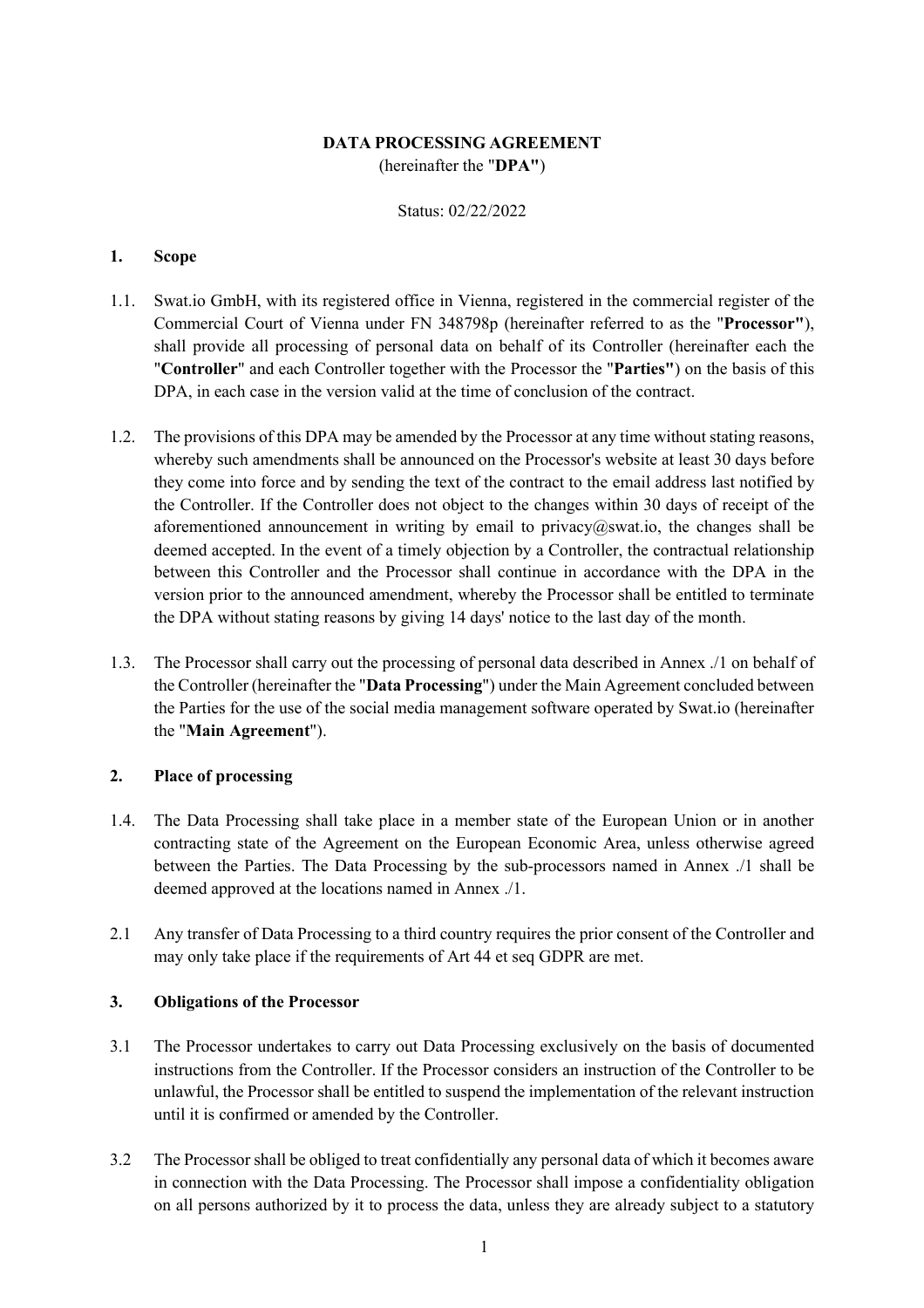duty of confidentiality. The obligation of confidentiality and non-disclosure shall continue to apply after termination of this DPA.

- 3.3 The Processor shall take all necessary technical and organizational measures within the meaning of Art. 32 of the GDPR. These technical and organizational measures are data security measures to ensure a level of protection appropriate to the risk with regard to confidentiality, integrity, availability and the resilience of the systems. They shall take into account the state of the art, the costs of implementation and the nature, scope and purposes of the processing, as well as the varying likelihood and severity of the risk to the rights and freedoms of natural persons. The technical and organizational measures taken by the Processor are available at https://swat.io/en/legal in the current version.
- 3.4 The Processor shall, where possible, support the Controller with appropriate technical and organizational measures to enable the Controller to comply with the data subject rights under Chapter III of the GDPR within the legal time limits and shall provide the Controller with the necessary information to do so upon the Controller's request, provided that the Processor has such information. If a subject submits a request to the Processor to exercise the data subject rights, the Processor shall be obliged to forward the request to the Controller if the request relates to Data Processing by the Controller.
- 3.5 The Processor shall support the Controller in the performance of the obligations incumbent upon the Controller pursuant to Art. 32 to 36 of the GDPR, which shall include, but not be limited to, the implementation of security measures, the notification of data protection breaches and, where applicable, the preparation of a data protection impact assessment.
- 3.6 The Processor shall delete the personal data of the Data Processing after the expiry of the retention periods provided for in the Main Agreement and/or without delay at the request of the Controller. If the Controller expressly requests this, the personal data shall be returned to the Party. Statutory retention periods remain unaffected by this.
- 3.7 The Processor is obliged to provide the Controller with information at the latter's request in order to demonstrate compliance with the obligations pursuant to Art. 28 of the GDPR. The Processor shall support the Controller in verifying the Data Processing and shall grant the Controller access to the documents and technical systems necessary for verifying the Data Processing in accordance with Section 4 of this DPA.
- 3.8 To the extent permitted by law, the Processor shall inform the Controller about control actions and measures taken by the supervisory authorities insofar as they relate to the Controller's Data Processing operations.

## **4. Sub-processor**

- 4.1 The Controller expressly authorizes the use of the services of sub-processors by the Processor in the performance of the Data Processing operations. The sub-processors listed in Annex ./1 shall be deemed to have been approved at the time of conclusion of the contract.
- 4.2 The Processor shall inform the Controller of any intended change regarding the use or replacement of a sub-processor. The Controller may object to the intended change in writing by email to privacy@swat.io within 30 working days from the date of notification. In case of timely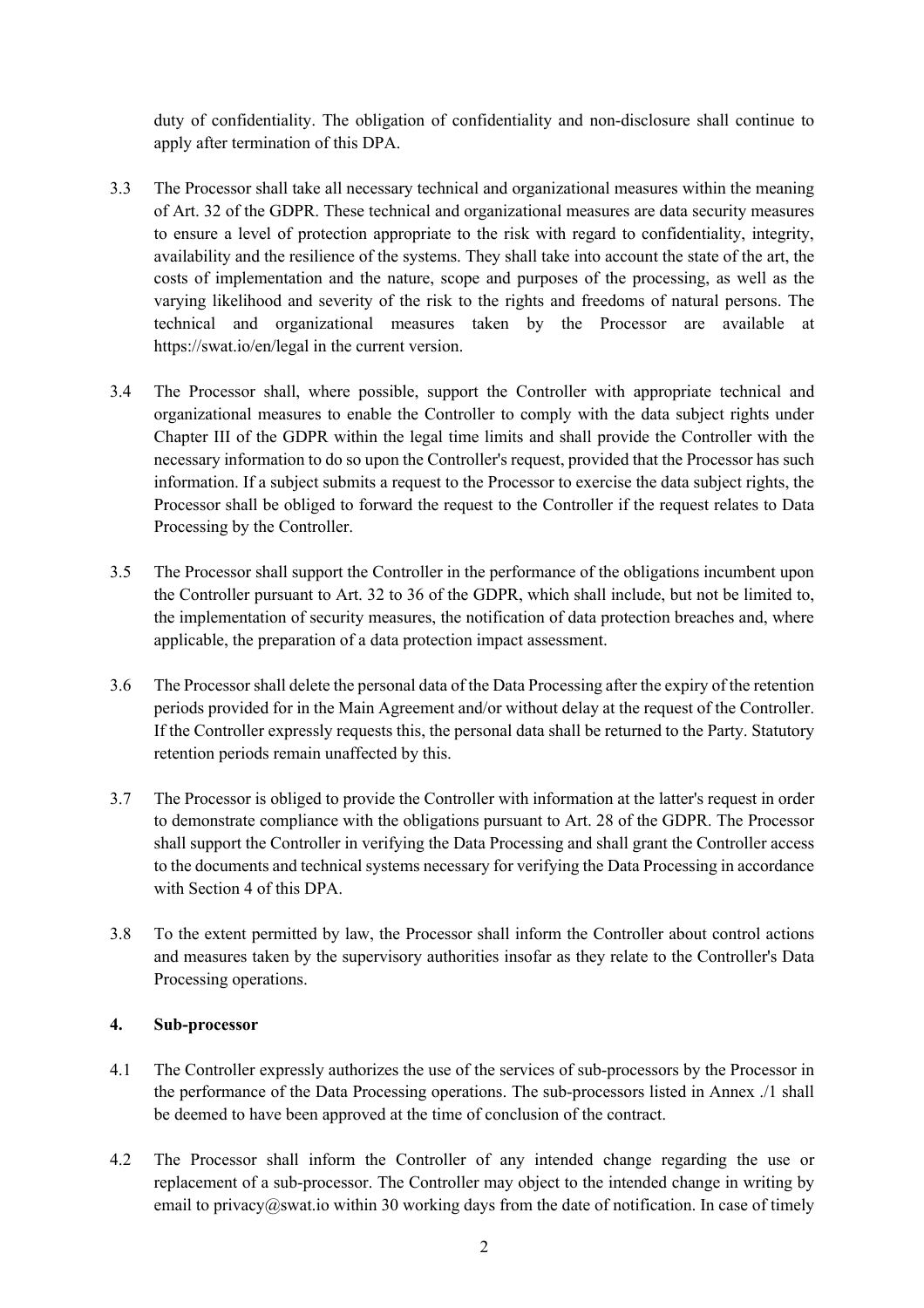objection, the processor shall not be entitled to use the services of the rejected sub-processor in the Data Processing operations. If no objection is raised by the Controller within the aforementioned period, the intended change shall be deemed approved by the Controller.

4.3 If the Processor uses a sub-processor, it shall be obliged to conclude an agreement with the subprocessor within the meaning of Art. 28(4) of the GDPR. In this agreement, it must be ensured that the sub-processor enters into the same obligations that apply to the contractor on the basis of this DPA.

## **5. Rights of control and inspection**

- 5.1 The Controller has the right, in agreement with the Processor, to carry out audits on Data Processing or to have them carried out by auditors to be named in individual cases. Unless otherwise indicated for urgent reasons to be documented by the Controller, inspections shall take place after reasonable advance notice and during the Processor's business hours, and not more frequently than every twelve months. Insofar as the Processor provides evidence of the correct implementation of the agreed data protection obligations of this DPA, checks shall be limited to random samples.
- 5.2 The costs of the audits and inspection shall be borne by the Controller. The remuneration for the time and effort expended by the Processor in participating in such an audit or inspection shall be based on a fee agreement concluded for this purpose or on the general fee agreement between the Parties; if no fee agreement has been concluded between the Parties, an hourly rate of EUR 300 (plus VAT) shall be deemed to have been agreed.

## **6. Remuneration**

If the Processor assists in complying with the Controller's obligations under data protection law, the remuneration for the associated work of the Processor shall be based on a fee agreement concluded for this purpose or on the general fee agreement between the Parties; if no fee agreement has been concluded between the Parties, an hourly rate of EUR 300 (plus VAT) shall be deemed to have been agreed.

# **7. Term**

The term of this DPA corresponds to the term of the Main Agreement plus the retention period provided for therein.

## **8. Final provisions**

- 8.1 The law of the Main Agreement is applicable to this DPA.
- 8.2 Should individual provisions of this DPA be or become invalid, this shall not affect the remaining content of the DPA. The invalid provision shall be replaced by a valid provision that is legally valid and comes as close as possible to the economic intent of the Parties. The same shall apply in the event of a loophole in the contract.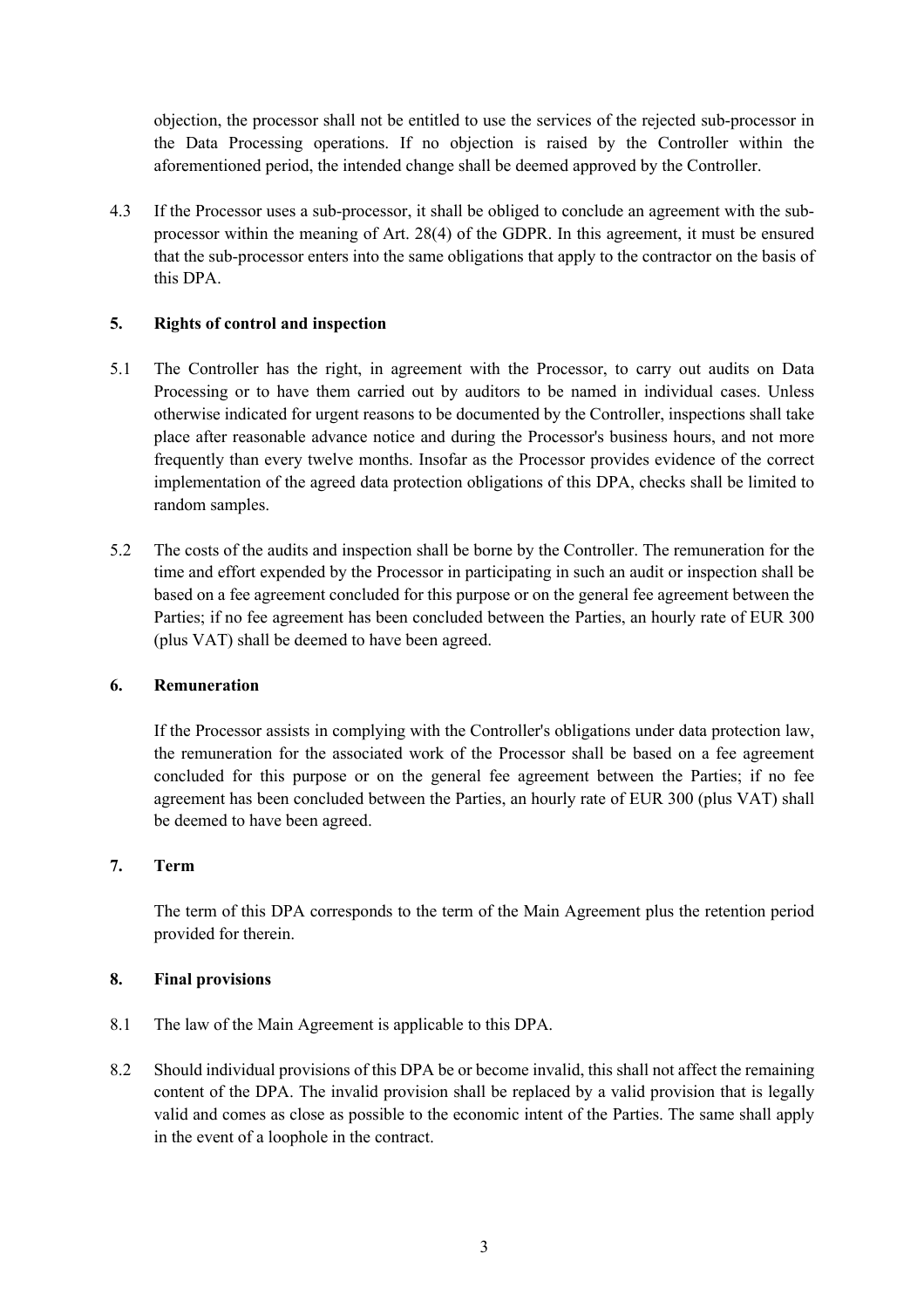#### **Description of Data Processing**

#### **1. Subject of the Data Processing**

Operation of a social media management tool that allows the client to centrally manage various social media channels, communicate with users of the social media channels, and schedule and publish content.

## **2. Duration of Data Processing**

During the term of the Main Agreement and the retention periods provided for therein.

## **3. Nature and purpose of the Data Processing**

The data from the social media networks is automatically imported into the social media management tool operated by the Processor via interfaces provided by the social media networks and subsequently displayed and managed in this tool.

The purpose of the processing is the management of the client's social media channels and the planning and publication of content on the social media channels by the client. Moreover, the purpose lies in the centralization of all social media communication of the Controller.

## **4. Categories of personal data**

First and last name, user IDs of various social media platforms, profile URLs, profile pictures, website URLs, phone number (when using WhatsApp or other phone channels), as well as various content stored and published on social media platforms (timestamps, posting IDs, posted texts, pictures, videos, links, comments, ratings, private messages, other attachments and metadata of social media content).

With the optional use of email channels within the tool, email addresses of senders  $\&$  recipients as well as contents of email messages are also processed.

## **5. Categories of data subjects**

Data subjects are the users of the social media platforms used, or in the case of the optional use of email channels, the users who communicate via these email channels.